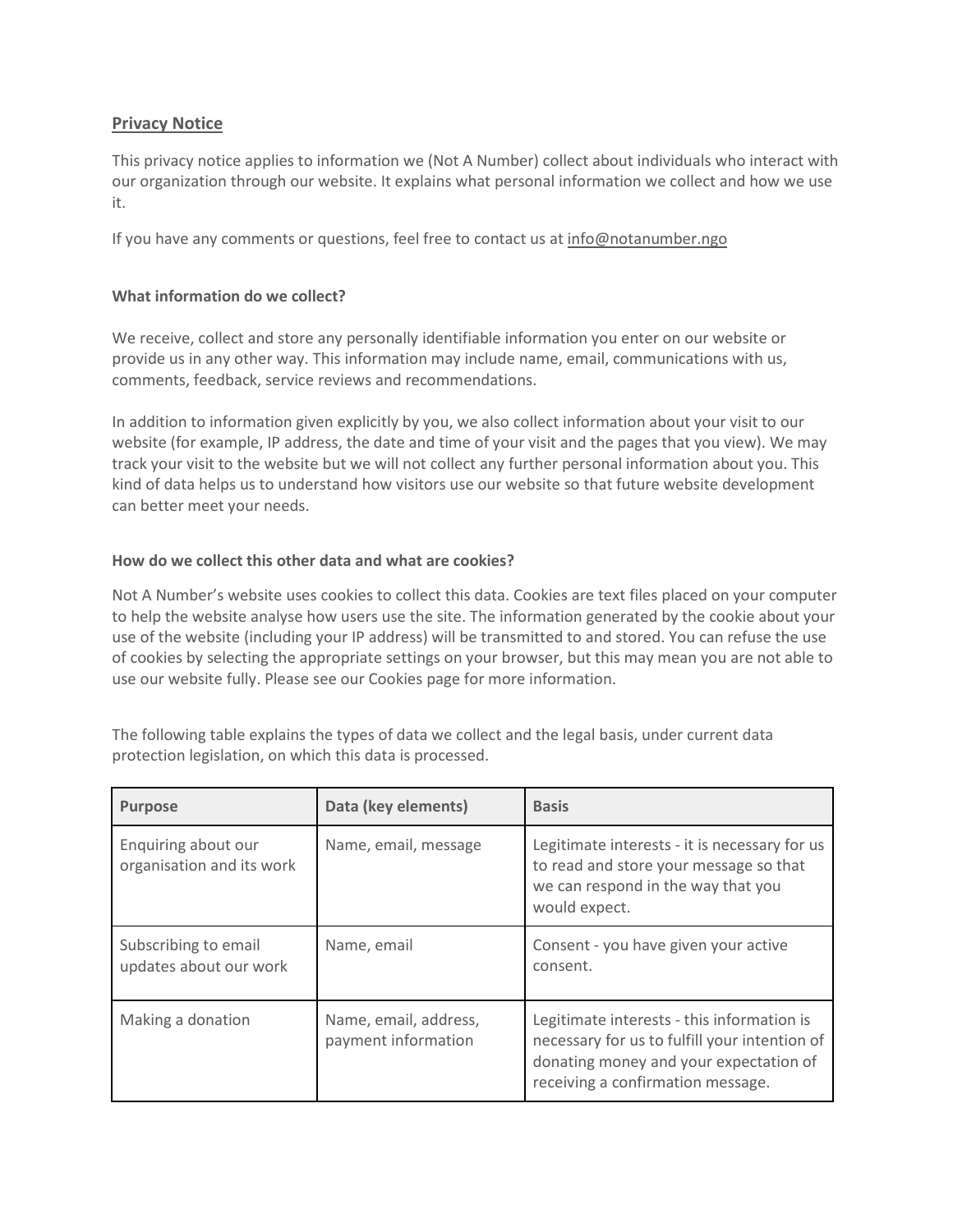| Website functionality | Website activity collected<br>through cookies | Legitimate interests<br>- it is necessary for us to store a small<br>amount of information, usually through<br>cookies, to deliver functionality that you<br>would expect, such as remembering the<br>contents of your order before you have<br>fully completed the process. |
|-----------------------|-----------------------------------------------|------------------------------------------------------------------------------------------------------------------------------------------------------------------------------------------------------------------------------------------------------------------------------|
|-----------------------|-----------------------------------------------|------------------------------------------------------------------------------------------------------------------------------------------------------------------------------------------------------------------------------------------------------------------------------|

## **How do we collect information?**

When you subscribe to our mailing list or contact us on our website, as part of the process, we collect personal information you give us such as your name, address and email address. Your personal information will be used for the specific reasons stated above only.

Where relevant, information is provided to explain why the data is being collected and how it will be used. In these cases we will ask you to 'opt-in' to receive future communications such as emails or marketing communications. If you have opted in, you can opt out of any future communications from us by clicking unsubscribe or ticking the appropriate box when we contact you directly.

## **How do we store, use, share and disclose our site visitors' personal information?**

Our organisation's website is hosted on the Wix.com platform. Wix.com provides us with the online platform that allows us to present and promote our NGO and its activities to you. Your data may be stored through Wix.com's data storage, databases and the general Wix.com applications. They store your data on secure servers behind a firewall.

We will only use your data in a manner that is appropriate considering the basis on which that data was collected, as set out in the table at the top of this policy.

For example, we may use your personal information to:

- reply to enquiries you send to us;
- handle donations or other transactions that you initiate;
- where you have specifically agreed to this, send you marketing communications by email relating to our work which we think may be of interest to you.

We will only pass your data to third parties in the following circumstances:

- you have provided your explicit consent for us to pass data to a named third party;
- we are using a third party purely for the purposes of processing data on our behalf and we have in place a data processing agreement with that third party that fulfils our legal obligations in relation to the use of third party data processors; or
- we are required by law to share your data.

### **How long do we keep your data**